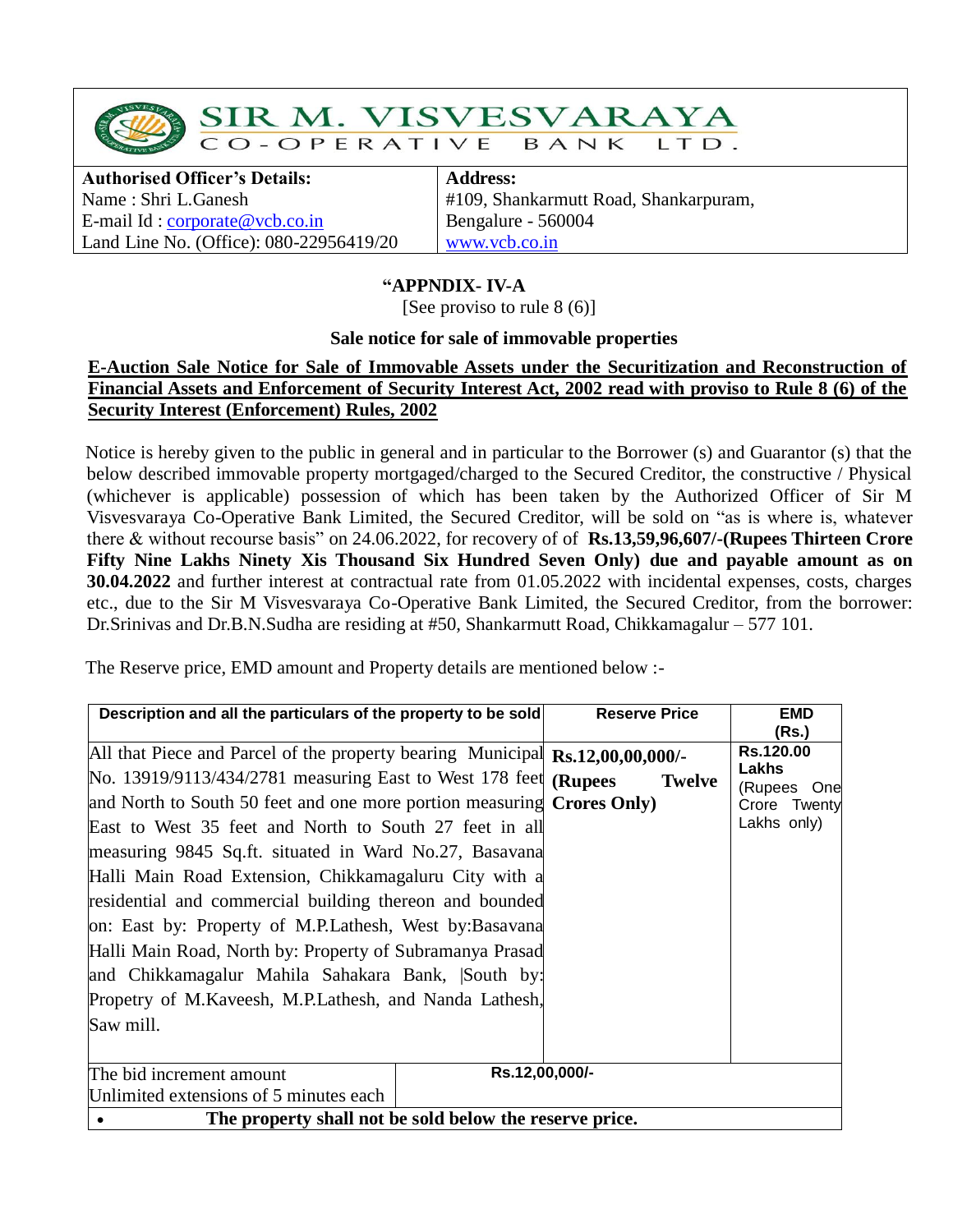| Date & time of Auction sale                        | 24.06.2022, FRIDAY from 9.30 AM to 10.30 AM (with                                               |
|----------------------------------------------------|-------------------------------------------------------------------------------------------------|
|                                                    | unlimited auto extension of 5 minutes)                                                          |
| <b>Inspection Date &amp; Time</b>                  | 22.06.2022 and 12.00 Noon to 3.00 PM                                                            |
| Last date for payment of EMD                       | 23.06.2022 UPTO 4.30 PM                                                                         |
| Tender Identification No.                          | SMVCB-SMR-Dr.SR                                                                                 |
| Details of the encumbrances known to the           | <b>Nil</b>                                                                                      |
| secured creditor.                                  |                                                                                                 |
| Bank account in which EMD to be remitted.          | Through EFT/ NEFT/ RTGS/ Demand drafts/                                                         |
|                                                    | Bankers cheque in favor "Sir M Visvesvaraya Co-                                                 |
|                                                    | Operative Bank Limited, Bangalore"                                                              |
|                                                    | <b>Branch: SHANKARMUTT ROAD Branch</b>                                                          |
|                                                    | <b>Branch Code: 002016100000001 IFSC Code:</b>                                                  |
|                                                    | <b>MVCB0000002</b>                                                                              |
|                                                    | The e-Auction will be conducted through the M/s. C1 India Pvt. Ltd., C -104, Sector -2, Noida - |
| Bank's approved service provider.                  | 201301 (UP), Help Line No. +91 -120-4888888,                                                    |
|                                                    | Mr Gangadhar Naik- $+91 - 9900711744$ , Help Line                                               |
|                                                    | ID:support <i>@bankeauctions.com</i> ,<br>e–mail                                                |
|                                                    | karnataka@c1india.com, at their web portal                                                      |
|                                                    | https://www.bankeauctions.com.                                                                  |
| E-auction                                          | tender documents containing e-Auction bid form, declaration etc., are available in the          |
| website of the service provider as mentioned above |                                                                                                 |

| Terms & Conditions of the Sale | Please refer to the link https://www.vcb.co.in for |
|--------------------------------|----------------------------------------------------|
|                                | detailed terms and conditions of the sale.         |

**STATUTORY 30 DAYS SALE NOTICE UNDER SARFAESI ACT, 2002 was issued on 18.05.2022 to the borrower(s) guarantor(s)/ Mortgagors to pay the sum mentioned as above within 30 days from the date of publication of the notice failing which the Bank shall sell the property as per the provision laid down in the SARFAESI ACT, 2002**

# **TERMS AND CONDITIONS OF E-AUCTION SALE**

- 1. The Immovable Property will be sold on "**AS IS WHERE IS, WHATEVER THERE & WITHOUT RECOURSE BASIS".** As such sale is without any kind of warranties & indemnities.
- 2. For participation in the auction the intending bidders have to deposit an amount equivalent to 10% of the Reserve Price of the property being caution deposit through EFT/ NEFT/ RTGS to Account **002016100000001 SHANKARMUTT ROAD Branch, IFSC Code: MVCB0000002,**or by means of/ Demand drafts/ Bankers cheque in favor "**Sir M Visvesvaraya Co-Operative Bank Limited, Bangalore"**. The Demand Draft / Banker's Cheque / Pay Order shall be drawn after the date of publication of this Auction Sale Notice.
- 3. The successful bidder shall have to deposit 25% of the sale price, including EMD amount already deposited, immediately on acceptance of bid price by the Authorized Officer i.e. before closure of business hours on the same day or not later than next working day and the balance 75% of the sale price on or before 15th day from confirmation of sale. Default in deposit of any of the above mentioned amount(s)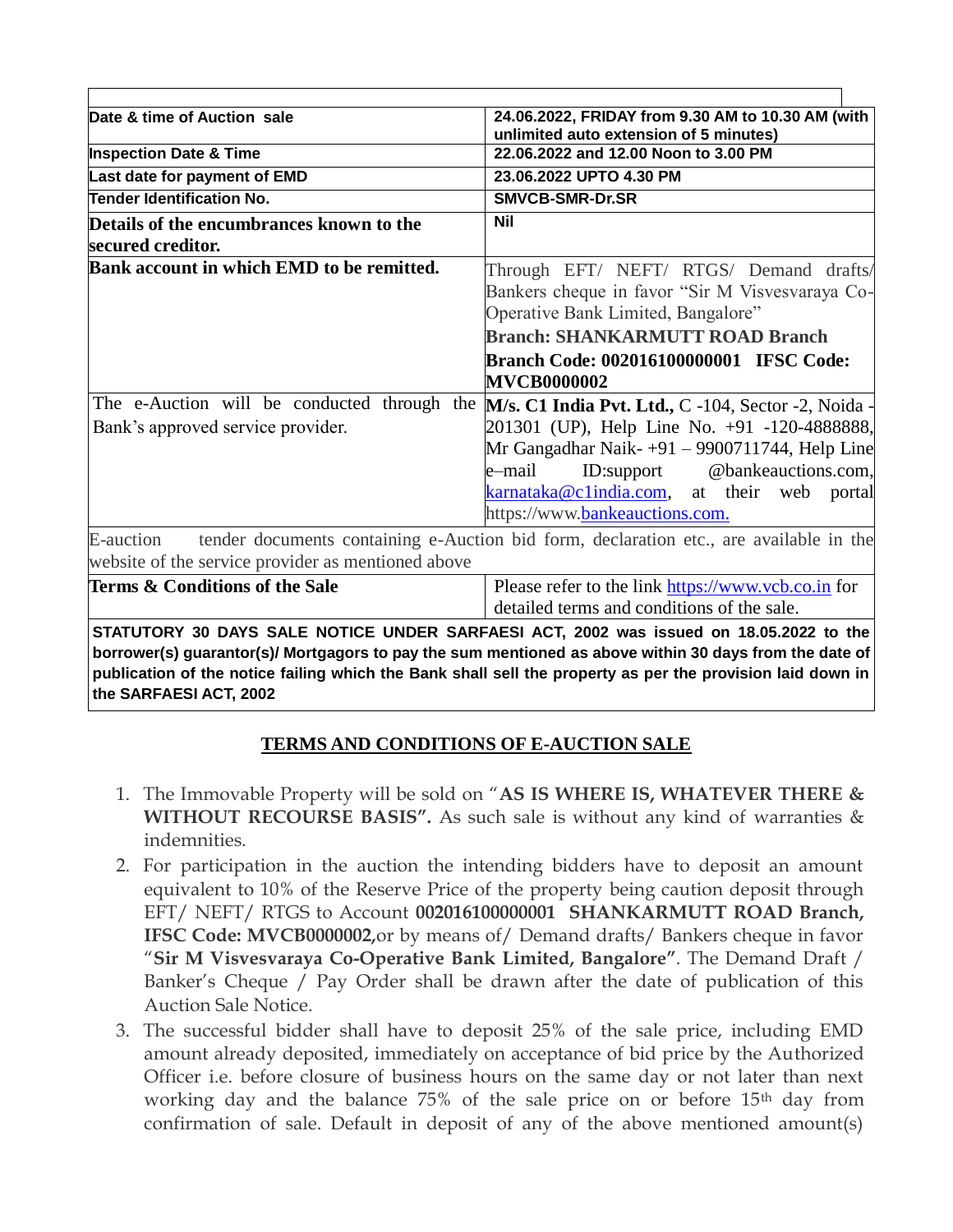within the period stipulated herein by the successful bidder would entail forfeiture of the entire money already deposited and Properties shall be put to auction again and the defaulting bidder shall have no claim/ right in respect of Properties/ amount deposited.

- 4. Earnest Money Deposit (EMD) of the successful bidder shall be retained towards part sale consideration and the EMD of unsuccessful bidders shall be refunded without any interest.
- 5. The Bank is not liable to pay any interest/ refund of EMD/money paid in case of any delay in issue of confirmation of Sale/ Sale Certificate by virtue of any Tribunal/ Court Order in connection with this e-auction.
- 6. The prospective qualified bidders may avail online training on e-Auction from **M/s. C1 India Pvt. Ltd.,** C -104, Sector -2, Noida -201301 (UP), Help Line No. +91 -+91 -124-430- 2000, Mr.Gangadhar Naik- +91 – 9900711744, Help Line e–mail ID:support @bankeauctions.com, [karnataka@c1india.com,](mailto:karnataka@c1india.com) at their web portal [https://www.bankeauctions.com](https://www.bankeauctions.com/) prior to the date of e-Auction. Neither the Authorized Officer/Bank nor M/s C1 India Pvt. Ltd. will be held responsible for any Internet Network problem/Power failure/ any other technical lapses/failure etc. In order to ward-off such contingent situation, the intending bidders are requested to ensure that they are technically well equipped with adequate power back-up etc. for successfully participating in the e-Auction event. However, in case of Technical defects/holiday declared or any other reason, if the website is not available on the day of e auction, the e auction shall be postponed to next working day/website available day.
- 7. Particulars of the property / assets (viz. extent & measurements specified in the E-Auction Sale Notice has been stated to the best of information of the Bank and Bank shall not be answerable for any error, misstatement or omission. Actual extant & dimensions may differ.
- 8. It shall be the responsibilities of the interested bidders to inspect and satisfy themselves about the properties before submission of the bid(s). It shall be deemed that the intending bidders have done their own due diligence before submitting the tender. No conditional bid will be accepted.
- 9. The conditional bids may be treated as invalid. Please note that after submission of the bid/s,no correspondence regarding any change in the bid shall be entertained.
- 10. E-Auction Sale Notice issued by the Bank is an invitation to the general public to submit their bids and the same does not constitute and will not be deemed to constitute any commitment or representation on the part of the Bank.
- 11. The Authorized Officer/Bank is not bound to accept the highest offer and has the absolute right to accept or reject any or all offer(s) or adjourn/ postpone/ cancel the e-Auction or withdraw any property or portion thereof from the auction proceedings at any stage without assigning any reason there for.
- 12. The sale shall be subject to provisions of the Securitization and Reconstruction of Financial Assets and Enforcement of Security Interest Act, 2002 read with Security Interest (Enforcement) Rules, 2002.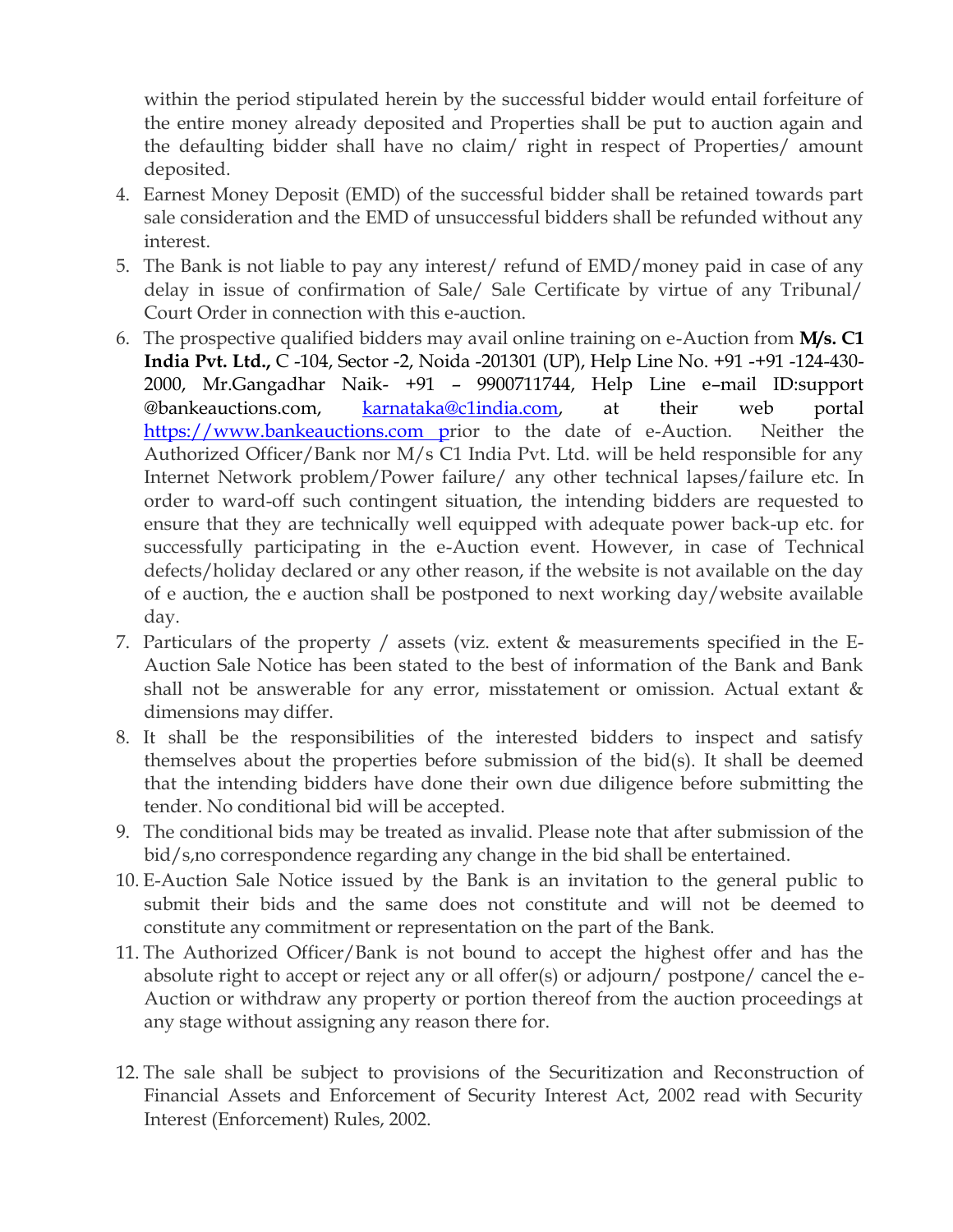- 13. The Certificate of Sale will be issued after receipt of entire sale consideration and confirmation of sale by secured creditor in the form given in Appendix V (for immovable properties) of the Security Interest (Enforcement) (Amendment) Rules, 2002 in the name of the purchaser(s) / applicant (s) only and will not be issued in any other name(s).
- 14. The sale price of any immovable property is subject to Income Tax Act and Rules and the Sale Certificate for immovable property will be issued on submission of Form 26QB & Challan for having remitted the TDS at 1% of Sale Price if any. The Sale Certificate for immovable property will be issued only on full payment of Sale Price.
- 15. The bidder should submit the evidence of EMD deposit like UTR number along with Request letter for participation in the e-Auction, self-attested copies of (i) Proof of Identification (KYC) Viz ID card/Driving Licence/Passport etc., (ii) Current Address proof of communication, (iii) PAN card of the bidder (iv) Valid e-mail ID (v) Contact number (mobile/Land line of the bidder etc.,) to the Authorized Officer of **SIR M VISVESVARAYA CO-OPERATIVE BANK LIMITED, Corporate Office, No.109, Shankarmutt Road, Shankarpuram, Bangalore - 560004** by **23.06.2022 before 4.30 P.M.** in a sealed cover. The sealed cover should be super scribed with *"Bid for participating in E-Auction Sale- - in the A/c of Tender Notification No. "***SMVCB-SMR-Dr.SR"** and scan copies to be forwarded to the Authorized officer to [corporate@vcb.co.in](mailto:corporate@vcb.co.in) **so as to reach on or before 23.06.2022 by 4.30 P.M.**
- 16. In case of joint bidders, an authorization letter signed by all the bidders authorizing actual bidder (one among them who is holding a valid Digital Signature Certificate) to submit and participate in the bid on their behalf should be attached to the bid form. Similarly, in case the bidder is a company/LLP, a copy of the resolution passed by the Board of Directors authorizing the actual bidder, who is holding a valid Digital Signature, to submit and participate in the bid on its behalf should be attached. In case of Partnership/AOP/Trust, a letter of authorization in favour of a person authorizing him (who is holding a valid Digital Signature Certificate) to submit and participate in the bid on their behalf should be attached to the bid form. **The bid submitted without the EMD shall be summarily rejected.** The conditional bids may be treated as invalid. Please note that after submission of the bid/s, no correspondences regarding any change in the bid shall be entertained.
- 17. The Bidders shall hold a valid digital Signature Certificate issued by competent authority and valid email ID (e mail ID is absolutely necessary for the intending bidder as all the relevant information and allotment of ID and Pass word by M/s C1 India Pvt. Ltd. (vendor name) may be conveyed through e mail. The Bidders are also required to provide alternate email ID.
- 18. During e-Auction, if no bid is received within the specified time, **SIR M VISVESVARAYA CO-OPERATIVE BANK LIMITED, BANGALORE** at its discretion may decide to revise opening price / scrap the e-Auction process / proceed with conventional mode of tendering.
- 19. The bid once submitted by the bidder, cannot be cancelled/withdrawn and the bidder shall be bound to buy the property at the final bid price. The failure on the part of